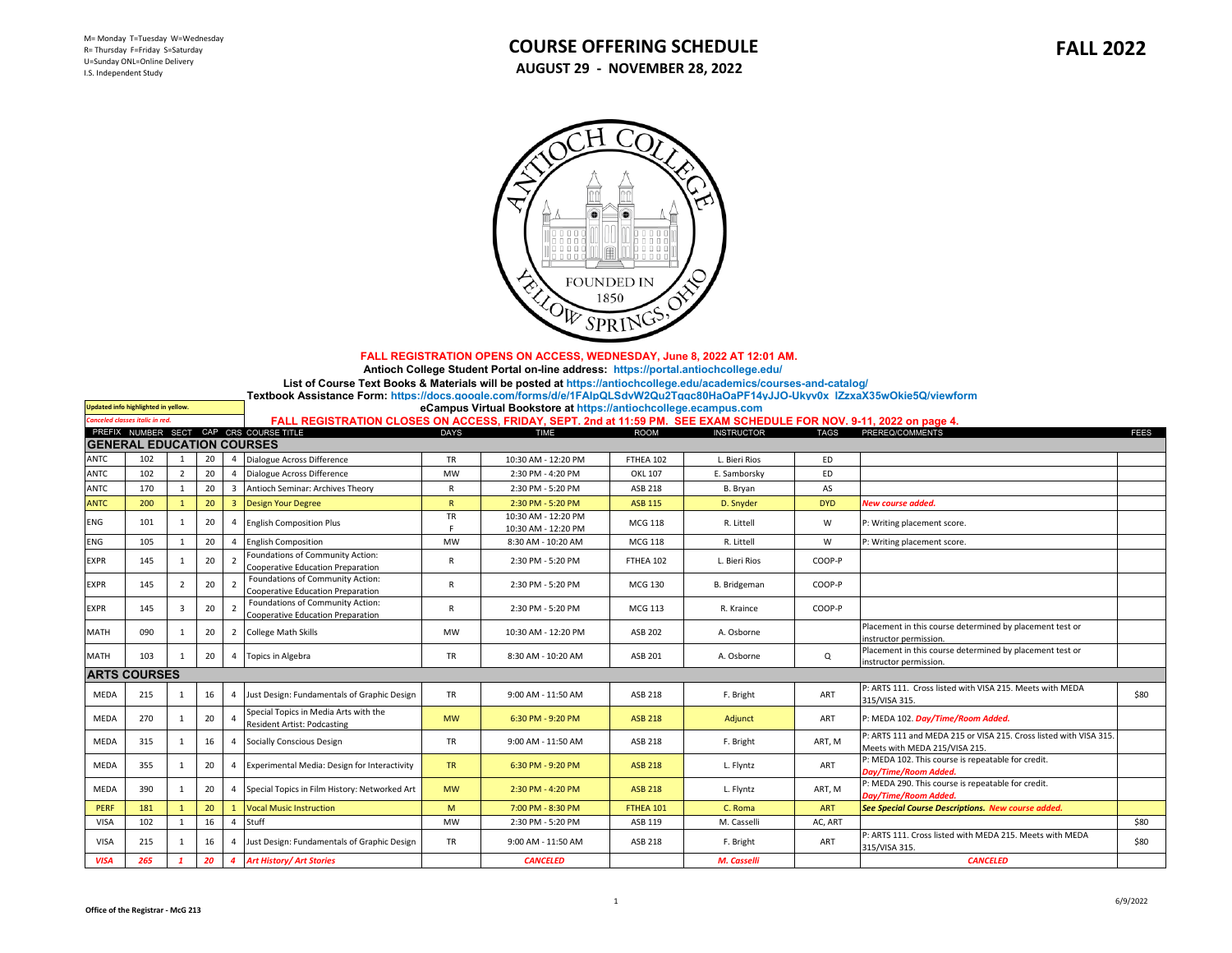## **COURSE OFFERING SCHEDULE AUGUST 29 - NOVEMBER 28, 2022**

|             |                                      |              |    |                         | PREFIX NUMBER SECT CAP CRS COURSE TITLE                                | <b>DAYS</b>    | <b>TIME</b>                               | <b>ROOM</b>               | <b>INSTRUCTOR</b>   | <b>TAGS</b>             | PREREQ/COMMENTS                                                                                                                            | <b>FEES</b> |
|-------------|--------------------------------------|--------------|----|-------------------------|------------------------------------------------------------------------|----------------|-------------------------------------------|---------------------------|---------------------|-------------------------|--------------------------------------------------------------------------------------------------------------------------------------------|-------------|
| <b>VISA</b> | 285                                  | $\mathbf{1}$ | 16 | $\overline{4}$          | Drawing from Observation                                               | <b>MW</b>      | 9:00 AM - 11:50 AM                        | ASB 101                   | F. Bright           | ART, M                  | P: ARTS 111.                                                                                                                               | \$80        |
| <b>VISA</b> | 315                                  | $\mathbf{1}$ | 16 | $\overline{4}$          | Socially Conscious Design                                              | TR             | 9:00 AM - 11:50 AM                        | ASB 218                   | F. Bright           | ART, M                  | : ARTS 111 and MEDA 215 or VISA 215. Cross listed with MEDA                                                                                |             |
| <b>VISA</b> | 385                                  | $\mathbf{1}$ | 16 | $\overline{4}$          | Drawing from Memory                                                    | <b>MW</b>      | 9:00 AM - 11:50 AM                        | ASB 101                   | F. Bright           | ART, M                  | 315. Meets with MEDA 215/VISA 215.<br>P: ARTS 111 and VISA 285                                                                             | \$80        |
| <b>VISA</b> | 485                                  | $\mathbf{1}$ | 16 | $\overline{4}$          | Drawing from Imagination                                               | <b>MW</b>      | 9:00 AM - 11:50 AM                        | ASB 101                   | F. Bright           | ART, M                  | P: VISA 385.                                                                                                                               | \$80        |
|             | <b>HUMANITIES COURSES</b>            |              |    |                         |                                                                        |                |                                           |                           |                     |                         |                                                                                                                                            |             |
| <b>HIST</b> | 105                                  | $\mathbf{1}$ | 20 | $\overline{4}$          | The World Beyond: Cultural Imagination,                                | <b>MW</b>      | 8:30 AM - 10:20 AM                        | <b>MCG 130</b>            | R. Nair             | AC, HUM                 | See Special Course Descriptions.                                                                                                           |             |
| <b>HIST</b> | 250                                  | $\mathbf{1}$ | 20 | $\overline{4}$          | Exchanges, and History<br>Construction of Race and Ethnicity in North  | TR             | 10:30 AM - 12:20 PM                       | MCG 113                   | K. McGruder         | HUM, D-CRES             | Cross listed with ANTH 220.                                                                                                                |             |
| <b>HIST</b> | 334                                  | $\mathbf{1}$ | 20 | 4                       | America<br>The History of a Person: Mao                                | <b>MW</b>      | 2:30 PM - 4:20 PM                         | ASB 202                   | R. Nair             | HUM, M,                 | P: Any 100 or 200-level HIST course. This course is repeatable for                                                                         |             |
| LIT         | 101                                  | $\mathbf{1}$ | 20 | $\overline{4}$          | Close and Critical                                                     | MW             | 10:30 AM - 12:20 PM                       | <b>MCG 126</b>            | N. Suzelis          | D-CRES<br>HUM           | credit. See Special Course Descriptions.                                                                                                   |             |
|             |                                      |              |    |                         | Literature and Power: Studies in Inequity,                             |                |                                           |                           |                     |                         | P: LIT 201, LIT 211, or LIT 220. This course is repeatable for credit.                                                                     |             |
| LIT         | 325                                  | $\mathbf{1}$ | 20 | $\overline{4}$          | Resistance, and Resilience                                             | <b>MW</b>      | 2:30 PM - 4:20 PM                         | <b>MCG 147</b>            | N. Suzelis          | <b>HUM</b>              | See Special Course Descriptions.                                                                                                           |             |
| PHIL        | 221                                  | 1            | 20 | $\overline{4}$          | <b>Environmental Ethics and Political Theory</b>                       | <b>MW</b>      | 4:30 PM - 6:20 PM                         | <b>MCG 147</b>            | N. Suzelis          | HUM, AC, S-F            |                                                                                                                                            |             |
|             | <b>SCIENCE COURSES</b>               |              |    |                         |                                                                        |                |                                           |                           |                     |                         |                                                                                                                                            |             |
| <b>BIO</b>  | 220                                  | $\mathbf{1}$ | 16 | $\overline{4}$          | Introductory Molecular Biology and Genetics                            | TR             | 8:30 AM - 10:20 AM                        | ASB 115                   | S. Millen           | SCI                     | P: BIO 101.                                                                                                                                | \$25        |
| CHEM        | 105                                  | 1            | 16 | 4                       | General Chemistry I + Lab                                              | <b>MW</b>      | 8:30 AM - 10:20 AM<br>9:00 AM - 12:00 PM  | <b>MCG 126</b><br>ASB 207 | D. Kammler          | SCI                     | P: MATH 103, or Mathematics placement test above the College<br>Algebra level.                                                             |             |
| CHEM        | 205                                  | $\mathbf{1}$ | 16 | $\overline{4}$          | Organic Chemistry I + Lab                                              | <b>MW</b><br>F | 2:30 PM - 4:20 PM<br>1:30 PM - 5:30 PM    | <b>MCG 126</b><br>ASB 207 | D. Kammler          | SCI                     | P: CHEM 160.                                                                                                                               |             |
| <b>ENVS</b> | 360                                  | 1            | 16 | $\overline{a}$          | Ecosystem Ecology with Forest Lab                                      | MW             | 2:30 PM - 4:20 PM                         | ASB 106                   | K. Landsbergen      | SCI, M, S-F             | P: ENVS 205.                                                                                                                               |             |
| SCI         | 101                                  | $\mathbf{1}$ | 20 |                         | Foundational Topics in Science: The Structure<br>and Function of Trees | <b>MW</b>      | 10:30 AM - 12:20 PM                       | ASB 201                   | K. Landsbergen      | SCI, AC                 | See Special Course Descriptions.                                                                                                           |             |
|             | <b>SOCIAL SCIENCE COURSES</b>        |              |    |                         |                                                                        |                |                                           |                           |                     |                         |                                                                                                                                            |             |
| ANTH        | 220                                  | $\mathbf{1}$ | 20 | $\overline{4}$          | Race and Racism                                                        | TR             | 10:30 AM - 12:20 PM                       | MCG 113                   | J. Grubbs           | SOCSCI, D-CRES<br>D-GSS | Cross listed with HIST 250.                                                                                                                |             |
| ANTH        | 320                                  | 1            | 20 | $\overline{4}$          | Anthropology of Incarceration                                          | TR             | 8:30 AM - 10:20 AM                        | <b>MCG 113</b>            | J. Grubbs           | SOCSCI, D-CRES<br>D-GSS | P: ANTH 105.                                                                                                                               |             |
| PECO        | 105                                  | 1            | 20 | $\overline{4}$          | Foundations of Political Economy                                       | TR             | 8:30 AM - 10:20 AM                        | MCG 126                   | D. Snyder           | SOCSCI                  |                                                                                                                                            |             |
| PECO        | 295                                  | 1            | 20 | $\overline{4}$          | Special Topics in Political Economy: US Politics<br>and the Media      | TR             | 10:30 AM - 12:20 PM                       | <b>MCG 126</b>            | D. Snyder           | SOCSCI, M               | P: PECO 105. This course is repeatable for credit.                                                                                         |             |
| <b>PSYC</b> | 105                                  | $\mathbf{1}$ | 20 | 4                       | General Psychology                                                     | MW             | 8:30 AM - 10:20 AM                        | MCG 113                   | TBD                 | SOCSCI                  |                                                                                                                                            |             |
| <b>PSYC</b> | 200                                  | $\mathbf{1}$ | 20 | $\overline{4}$          | <b>Basic Therapeutic Skills</b>                                        | <b>TR</b>      | 10:30 AM - 12:20 PM<br><b>SYNCHRONOUS</b> | <b>ON-LINE</b>            | Adjunct             | <b>SOCSCI</b>           | P: PSYC 105. New course added.                                                                                                             |             |
| <b>PSYC</b> | 242                                  | 1            | 20 | $\overline{4}$          | Cognitive Psychology                                                   | MW             | 10:30 AM - 12:20 PM                       | <b>MCG 113</b>            | TBD                 | SOCSCI                  | P: PSYC 105.                                                                                                                               |             |
| SEI         | 110                                  | $\mathbf{1}$ | 20 | $\overline{4}$          | Introduction to Social Enterprise                                      | MW             | 2:30 PM - 4:20 PM                         | <b>MCG 130</b>            | K. McGruder         |                         | See Special Course Descriptions.                                                                                                           |             |
| SEI         | 150                                  | $\mathbf{1}$ | 20 | $\overline{4}$          | Accounting for Social Enterprise                                       | MW             | 6:30 PM - 8:20 PM                         | <b>MCG 130</b>            | Adjunct             |                         | See Special Course Descriptions.                                                                                                           |             |
| SSC         | 105                                  | $\mathbf{1}$ | 20 | $\overline{4}$          | Social Inquiry                                                         | MW             | 2:30 PM - 4:20 PM                         | <b>MCG 113</b>            | J. Grubbs/D. Snyder | AC, SOCSCI              | See Special Course Descriptions.                                                                                                           |             |
|             |                                      |              |    |                         | <b>LANGUAGE &amp; CULTURE COURSES</b>                                  |                |                                           |                           |                     |                         |                                                                                                                                            |             |
| FRAN        | 101                                  | 1            | 25 | $\overline{4}$          | Novice French Culture and Communication                                | <b>MTWR</b>    | 1:30 PM - 2:20 PM                         | ASB 202                   | C. Campbell         | LANG                    |                                                                                                                                            |             |
| FRAN        | 201                                  | $\mathbf{1}$ | 25 | $\overline{4}$          | Intermediate French Culture and<br>Communication I                     | <b>MTWR</b>    | 12:30PM - 1:20 PM                         | ASB 202                   | C. Campbell         | LANG                    | P: FRAN 102 or placement.                                                                                                                  |             |
| FRAN        | 340                                  | $\mathbf{1}$ | 25 | $\overline{\mathbf{3}}$ | French Capstone                                                        | ON-LINE        | Asynchronous                              | ON-LINE                   | C. Campbell         | LANG                    | P: One 300-level FRAN course or permission.                                                                                                |             |
| SPAN        | 101                                  | $\mathbf{1}$ | 25 | $\overline{4}$          | Novice Spanish Culture and Communication I                             | <b>MTWR</b>    | 12:30PM - 1:20 PM                         | <b>MCG 130</b>            | D. Franco           | LANG                    |                                                                                                                                            |             |
| SPAN        | 201                                  | $\mathbf{1}$ | 25 | $\overline{a}$          | Intermediate Spanish Culture and<br>Communication I                    | <b>MTWR</b>    | 1:30 PM - 2:20 PM                         | <b>MCG 130</b>            | D. Franco           | LANG                    | P: SPAN 102 or placement.                                                                                                                  |             |
| <b>SPAN</b> | 340                                  |              | 25 | $\overline{\mathbf{3}}$ | Spanish Capstone                                                       | <b>ON-LINE</b> | Asynchronous                              | <b>ON-LINE</b>            | D. Franco           | LANG                    | P: One 300-level SPAN course or permission.                                                                                                |             |
|             |                                      |              |    |                         | INTERDISPILINARY & PROGRAMMATIC COURSES                                |                |                                           |                           |                     |                         |                                                                                                                                            |             |
| EXPR        | 341                                  | 1            | 12 | $\overline{\mathbf{3}}$ | Seed Sovereignty and Citizen Action                                    | F              | 1:30 PM - 4:20 PM                         | <b>CSKC</b>               | <b>B.</b> Bridgeman | S-F                     |                                                                                                                                            | \$25        |
| WELL        | 101                                  | 1            | 99 | 1                       | <b>Wellness Education</b>                                              | See            | WC Class Schedule                         | WC                        | T. Lowe             |                         | raded P/NP. Only Degree seeking students may enroll. 25 clock hour<br>of classes required for credit. https://antiochcollege.edu/wellness- |             |
|             | <b>COOPERATIVE EDUCATION COURSES</b> |              |    |                         | <b>Consult with Co-op Advisor.</b>                                     |                |                                           |                           |                     |                         | enter/schedules/                                                                                                                           |             |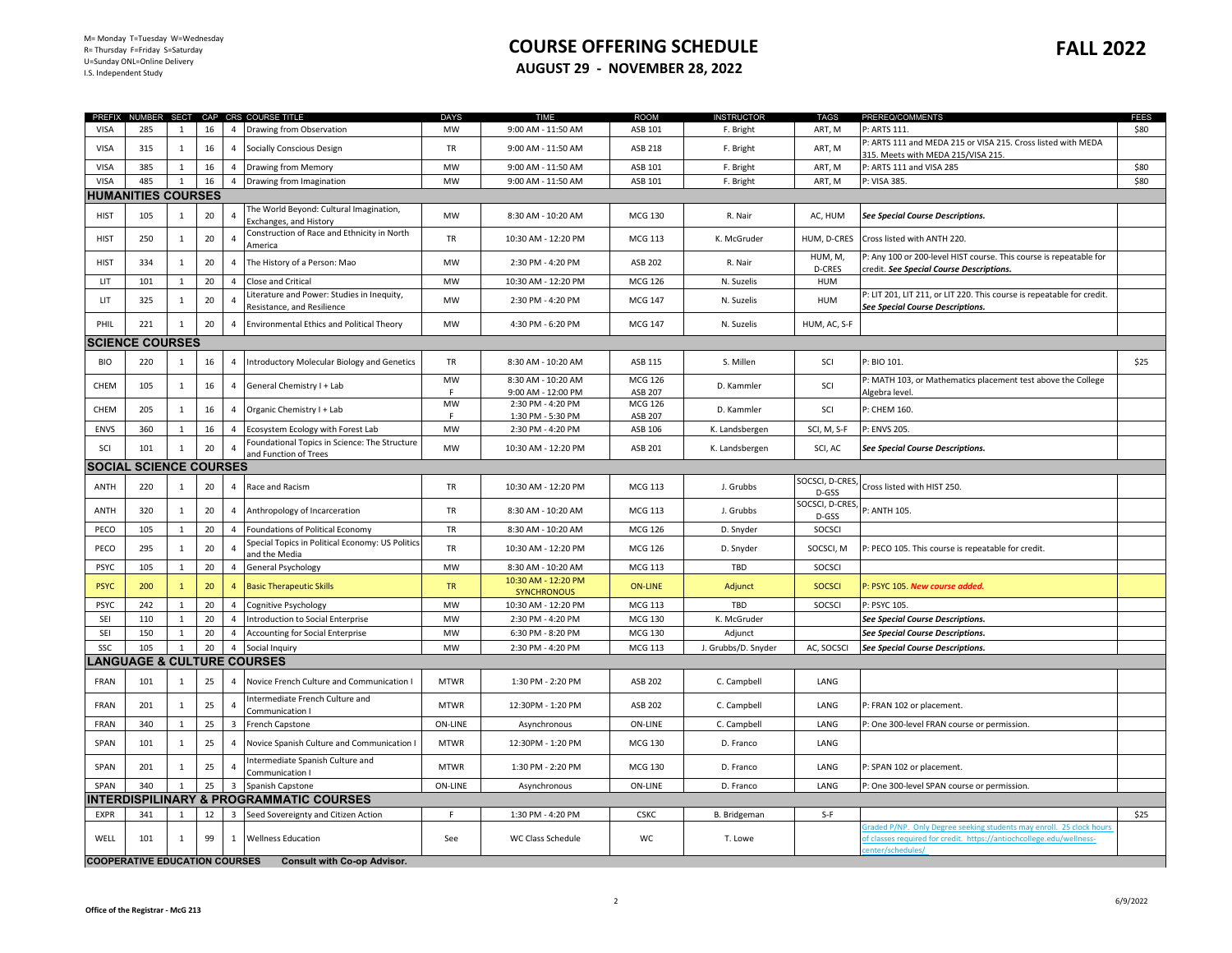## **COURSE OFFERING SCHEDULE AUGUST 29 - NOVEMBER 28, 2022**

approved Co-Op experience on full-time basis (30 to 40 hours per week)

for the duration of the academic term.

|      |                                                                                                                                                                                                                                                                                                                                                                                                                                                                                                                                                                                                                             |  |    |    | PREFIX NUMBER SECT CAP CRS COURSE TITLE                             | <b>DAYS</b>    | TIME         | <b>ROOM</b> | <b>INSTRUCTOR</b> | <b>TAGS</b> | PREREQ/COMMENTS                                                                                                                                                                        | <b>FFFS</b> |
|------|-----------------------------------------------------------------------------------------------------------------------------------------------------------------------------------------------------------------------------------------------------------------------------------------------------------------------------------------------------------------------------------------------------------------------------------------------------------------------------------------------------------------------------------------------------------------------------------------------------------------------------|--|----|----|---------------------------------------------------------------------|----------------|--------------|-------------|-------------------|-------------|----------------------------------------------------------------------------------------------------------------------------------------------------------------------------------------|-------------|
|      | In order to register for cooperative education course during a co-op term. Co-op students must gain the approval of your co-op advisor, before the registration HOLD will be lifted by the CO-OP ADVISOR in ACCESS.<br>You may register for your course through the student portal ACCESS. You may only register for on-line cooperative education course for 12 credits, unless you submitted petition for an additional class over co-op.<br>(Additional Class over Co-op petition is recommended to be submitted to the Registrar for APRC approval, during pre-registration before the end of 10th week prior quarter.) |  |    |    |                                                                     |                |              |             |                   |             |                                                                                                                                                                                        |             |
|      |                                                                                                                                                                                                                                                                                                                                                                                                                                                                                                                                                                                                                             |  |    |    |                                                                     |                |              |             |                   |             |                                                                                                                                                                                        |             |
| COOP | 390                                                                                                                                                                                                                                                                                                                                                                                                                                                                                                                                                                                                                         |  | 25 | 12 | Co-op Field Experience III: Transdisciplinary<br>Engagement         | ON-LINE        | Asynchronous | ON-LINE     | R. Kraince        | COOP        | P: One prior COOP course. CoR: must commit to and engage in an<br>approved Co-Op experience on full-time basis (30 to 40 hours per week)<br>for the duration of the academic term.     |             |
| COOP | 490                                                                                                                                                                                                                                                                                                                                                                                                                                                                                                                                                                                                                         |  | 25 |    | Co-op Field Experience Capstone: Emergence<br>and the Art of Living | <b>ON-LINE</b> | Asynchronous | ON-LINE     | L. Bieri Rios     | COOP        | P: One 300-level COOP course. CoR: must commit to and engage in an<br>approved Co-Op experience on full-time basis (30 to 40 hours per week)<br>for the duration of the academic term. |             |
| COOP | 190                                                                                                                                                                                                                                                                                                                                                                                                                                                                                                                                                                                                                         |  | 25 |    | Co-op Field Experience Capstone:<br>Connection, Commensality, Place | <b>ON-LINE</b> | Asynchronous | ON-LINE     | B. Bridgeman      | COOP        | P: One 300-level COOP course. CoR: must commit to and engage in an<br>approved Co-Op experience on full-time basis (30 to 40 hours per week)<br>for the duration of the academic term. |             |
|      |                                                                                                                                                                                                                                                                                                                                                                                                                                                                                                                                                                                                                             |  |    |    | .                                                                   |                |              |             |                   |             | P: One 300-level COOP course. CoR: must commit to and engage in an                                                                                                                     |             |

## **Definitions:**

**Room & Time Listed -** class will meet in person only in that room, day and time. No on-line option.

**Synchronous Option -** student's choice, class will meet in person, but will also be live streamed; student has a choice of in person or on-line attendance.

**Snychronous On-line -** class will meet in real time on-line, live streamed. No in person option.

COOP 490 3 25 12 Co-op Field Experience Capstone: Ethico-

Asychronous On-line - non traditional, student does not attend a set class time, but rather access curriculum materials through CANVAS, email, discussion boards and collaborative documents. No in person or synchronous on-l

The Cross Registration Program allows degree-seeking students access to academic opportunities not available at their home institutions to maintain their current home institution program of study. **Students enrolled at a college or university within SOCHE may register for courses that are available at other SOCHE institutions and GC3 institutions. For more information click on the link below, talk to your Academic Advisor, Student Support Services or contact the Registrar.**

Aesthetics ON-LINE Asynchronous ON-LINE B. Bryan COOP

Fall Quarter at Antioch College = Fall Semmester at a SOCHE Institution (start & end dates may not match)

Selected language courses are shared across GLCA campuses allowing a student on one GLCA campus to take a language course from another GLCA campus for credit. **For more information click on the link below, talk to your Academic Advisor, Language Advisor or contact the Registrar.** Fall Quarter at Antioch College = Fall Semmester at a GLCA Institution (start & end dates may not match)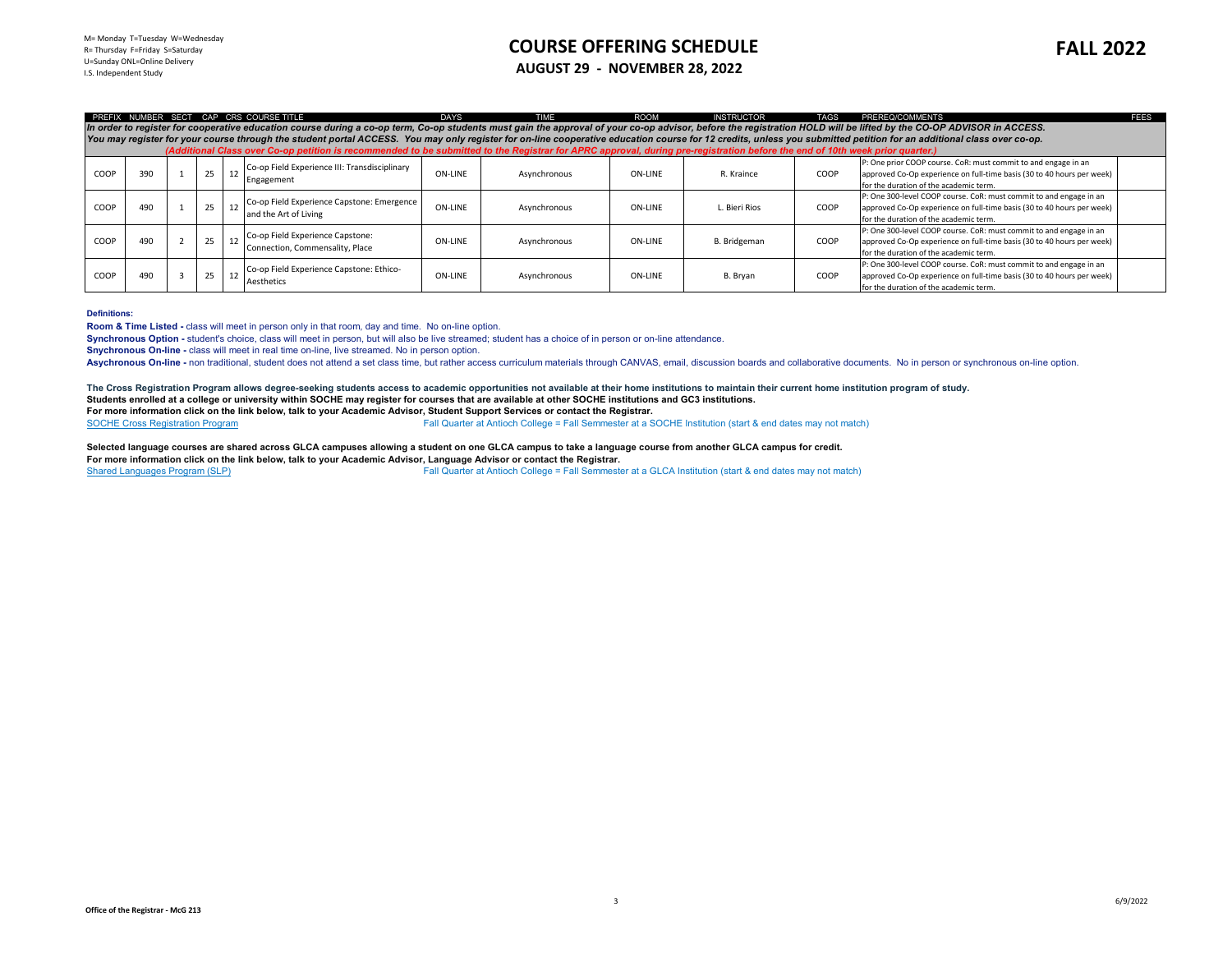Not all courses have a final exam period. Please see course syllabus and consult course instructor.

|                                                                         | Fall 2022 Final Exam Schedule, November 9-11, 2022 |                                              |                                      |                                         |  |  |
|-------------------------------------------------------------------------|----------------------------------------------------|----------------------------------------------|--------------------------------------|-----------------------------------------|--|--|
| <b>Classes Beginning</b>                                                | Final exam period                                  | <b>Notes</b>                                 |                                      |                                         |  |  |
| Any time between                                                        | Wednesday, November 9                              | Includes classes meeting on M or W           | <b>Course Tag Abbreviation Chart</b> |                                         |  |  |
| MW 8:30 AM - 10:20 AM                                                   | 8:30 AM - 10:20 AM                                 | only                                         |                                      |                                         |  |  |
| Any time between                                                        | Wednesday, November 9                              | Includes classes meeting on M or W           |                                      |                                         |  |  |
| MW 10:30 AM - 12:20 PM                                                  | 10:30 AM - 12:20 PM                                | only                                         | Abbr.                                | Tag                                     |  |  |
| Any time between                                                        | Wednesday, November 9                              | Language (12:30 start)                       |                                      | The more confusing ones                 |  |  |
| M 12:30 PM - 1:20 PM                                                    | 12:30 PM - 2:20 PM                                 |                                              | D-CRES                               | Diversity: Critical Race/Ethnic Studies |  |  |
| Any time between                                                        | Thursday, November 10                              |                                              | D-GSS                                | Diversity: Gender/Sexuality Studies     |  |  |
| M 1:30 PM - 2:20 PM                                                     | 12:30 PM - 2:20 PM                                 | Language (1:30 start)                        | M                                    | Methods courses                         |  |  |
| Any time between                                                        | Wednesday, November 9                              | Includes classes meeting on M or W           | Q                                    | Quantitative course                     |  |  |
| MW 2:30 PM - 4:20 PM                                                    | 2:30 PM - 4:20 PM                                  | only                                         | $S-F$                                | Sustainability focused course           |  |  |
| Any time between                                                        | Wednesday, November 9                              | Includes classes meeting on M or W           | $S-C$                                | Sustainability containing course        |  |  |
| MW 4:30 PM - 6:20 PM                                                    | 4:30 PM - 6:20 PM                                  | only                                         | W                                    | Writing course                          |  |  |
| Any time between                                                        | Wednesday, November 9                              | Includes classes meeting on M or W           |                                      | The less confusing ones                 |  |  |
| MW 6:30 PM - 8:20 PM                                                    | 6:30 PM - 8:20 PM                                  | only                                         | ART                                  | Arts course (meeting Gen Ed)            |  |  |
| Any time between                                                        | Thursday, November 10                              | Includes classes meeting on T or R           | <b>HUM</b>                           | Humanities course (meeting Gen Ed)      |  |  |
| TR 8:30 AM - 10:20 AM                                                   | 8:30 AM - 10:20 AM                                 | only                                         | LANG                                 | Language course                         |  |  |
| Any time between                                                        | Thursday, November 10                              | Includes classes meeting on T or R           | SCI                                  | Sciences course (meeting Gen Ed)        |  |  |
| TR 10:30 AM - 12:20 PM                                                  | 10:30 AM - 12:20 PM                                | only                                         | <b>SOCSCI</b>                        | Social Sciences course (meeting GE)     |  |  |
| TR 12:30 (non-existent slot)                                            |                                                    | (Language, as above)                         | AC                                   | <b>Antioch Commons</b>                  |  |  |
| Any time between                                                        | Thursday, November 10                              |                                              | AS                                   | Antioch Seminar                         |  |  |
| R 2:30 PM - 4:20 PM                                                     | 2:30 PM - 4:20 PM                                  | GS + some others                             | C-PREP                               | Capstone Project Preparation            |  |  |
| TR 4:30 (non-existent slot)                                             | Thursday, November 10                              |                                              | C-DEV                                | Capstone Project Development            |  |  |
|                                                                         | 4:30 PM - 6:20 PM                                  | Special, as noted below                      | C-PROJ                               | Capstone Project                        |  |  |
| Any time between                                                        | Thursday, November 10                              | Includes classes meeting on T or R           | COOP                                 | <b>Cooperative Education Experience</b> |  |  |
| TR 6:30 PM - 8:20 PM                                                    | 6:30 PM - 8:20 PM                                  | only                                         | COOP-P                               | Co-op Prep                              |  |  |
|                                                                         | Thursday, November 10                              |                                              | <b>DYD</b>                           | Design Your Degree                      |  |  |
| Any time on F                                                           | 4:30 PM - 6:20 PM                                  |                                              | <b>ED</b>                            | <b>Effective Dialogue</b>               |  |  |
|                                                                         | Thursday, November 10                              |                                              | <b>SRP</b>                           | Senior Reflection Paper                 |  |  |
|                                                                         | 4:30 PM - 6:20 PM; or                              |                                              |                                      |                                         |  |  |
| Make-up times                                                           | Friday, November 11                                |                                              |                                      |                                         |  |  |
|                                                                         | By Arrangement                                     |                                              |                                      |                                         |  |  |
| Independent Study, Course By Special<br>Arrangement, or On-line Courses | As arranged with instructor                        | Due by 5 PM Friday of Week 1 to<br>Registrar |                                      |                                         |  |  |

## **Course Tag Abbreviation Chart**

| Abbr.         | Tag                                     |  |  |  |  |  |
|---------------|-----------------------------------------|--|--|--|--|--|
|               | The more confusing ones                 |  |  |  |  |  |
| <b>D-CRES</b> | Diversity: Critical Race/Ethnic Studies |  |  |  |  |  |
| D-GSS         | Diversity: Gender/Sexuality Studies     |  |  |  |  |  |
| M             | <b>Methods courses</b>                  |  |  |  |  |  |
| Q             | Quantitative course                     |  |  |  |  |  |
| $S-F$         | Sustainability focused course           |  |  |  |  |  |
| $S-C$         | Sustainability containing course        |  |  |  |  |  |
| W             | Writing course                          |  |  |  |  |  |
|               | The less confusing ones                 |  |  |  |  |  |
| ART           | Arts course (meeting Gen Ed)            |  |  |  |  |  |
| <b>HUM</b>    | Humanities course (meeting Gen Ed)      |  |  |  |  |  |
| LANG          | Language course                         |  |  |  |  |  |
| SCI           | Sciences course (meeting Gen Ed)        |  |  |  |  |  |
| <b>SOCSCI</b> | Social Sciences course (meeting GE)     |  |  |  |  |  |
| <b>AC</b>     | <b>Antioch Commons</b>                  |  |  |  |  |  |
| AS            | Antioch Seminar                         |  |  |  |  |  |
| C-PREP        | Capstone Project Preparation            |  |  |  |  |  |
| C-DEV         | Capstone Project Development            |  |  |  |  |  |
| C-PROJ        | Capstone Project                        |  |  |  |  |  |
| COOP          | <b>Cooperative Education Experience</b> |  |  |  |  |  |
| COOP-P        | Co-op Prep                              |  |  |  |  |  |
| <b>DYD</b>    | Design Your Degree                      |  |  |  |  |  |
| ED            | <b>Effective Dialogue</b>               |  |  |  |  |  |
| <b>SRP</b>    | Senior Reflection Paper                 |  |  |  |  |  |